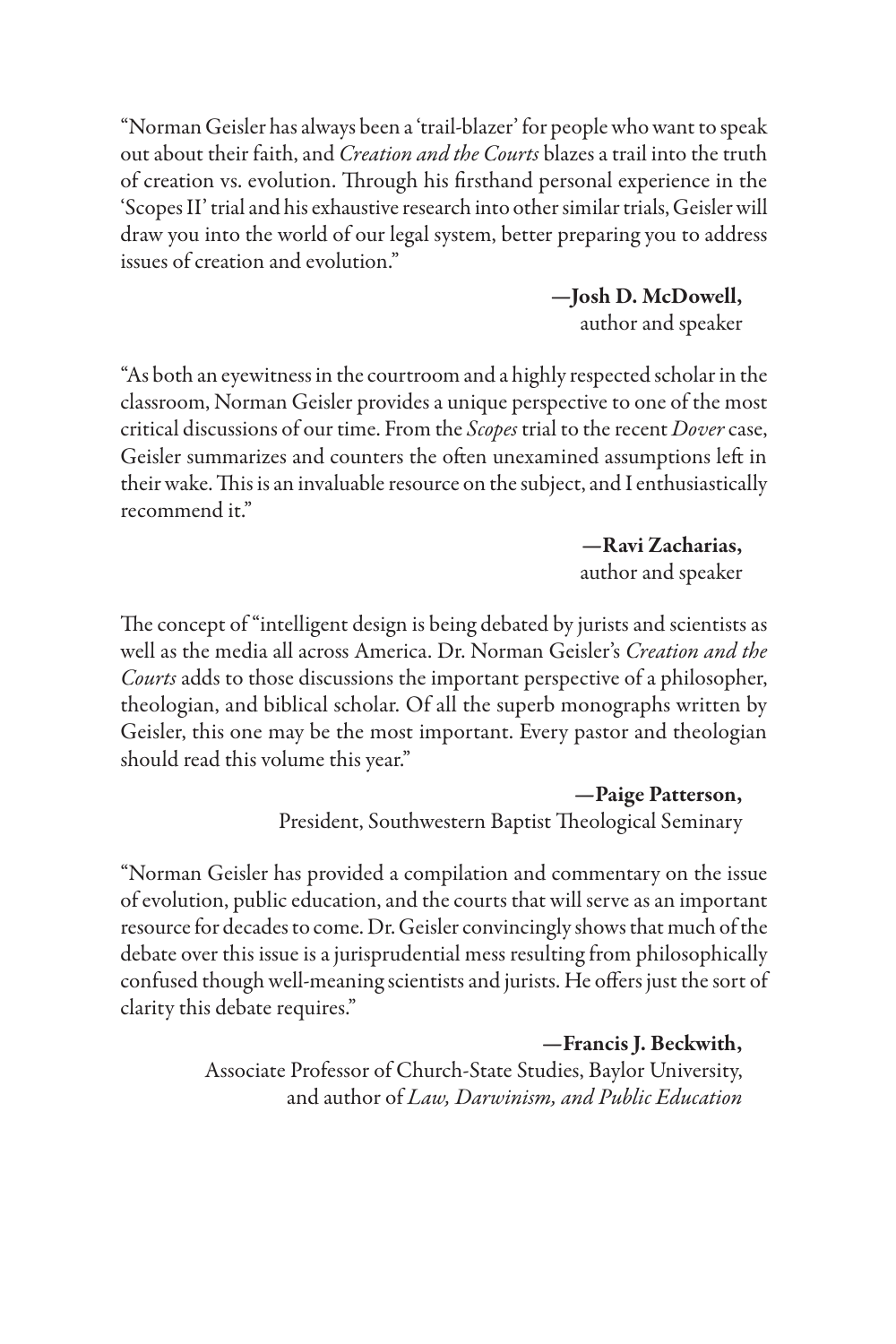# Creation & the Courts

Eighty Years of Conflict in the Classroom and the Courtroom

With Never Before Published Testimony from the "Scopes II" Trial

# Norman L. Geisler

# CROSSWAY BOOKS

A PUBLISHING MINISTRY OF GOOD NEWS PUBLISHERS WHEATON, ILLINOIS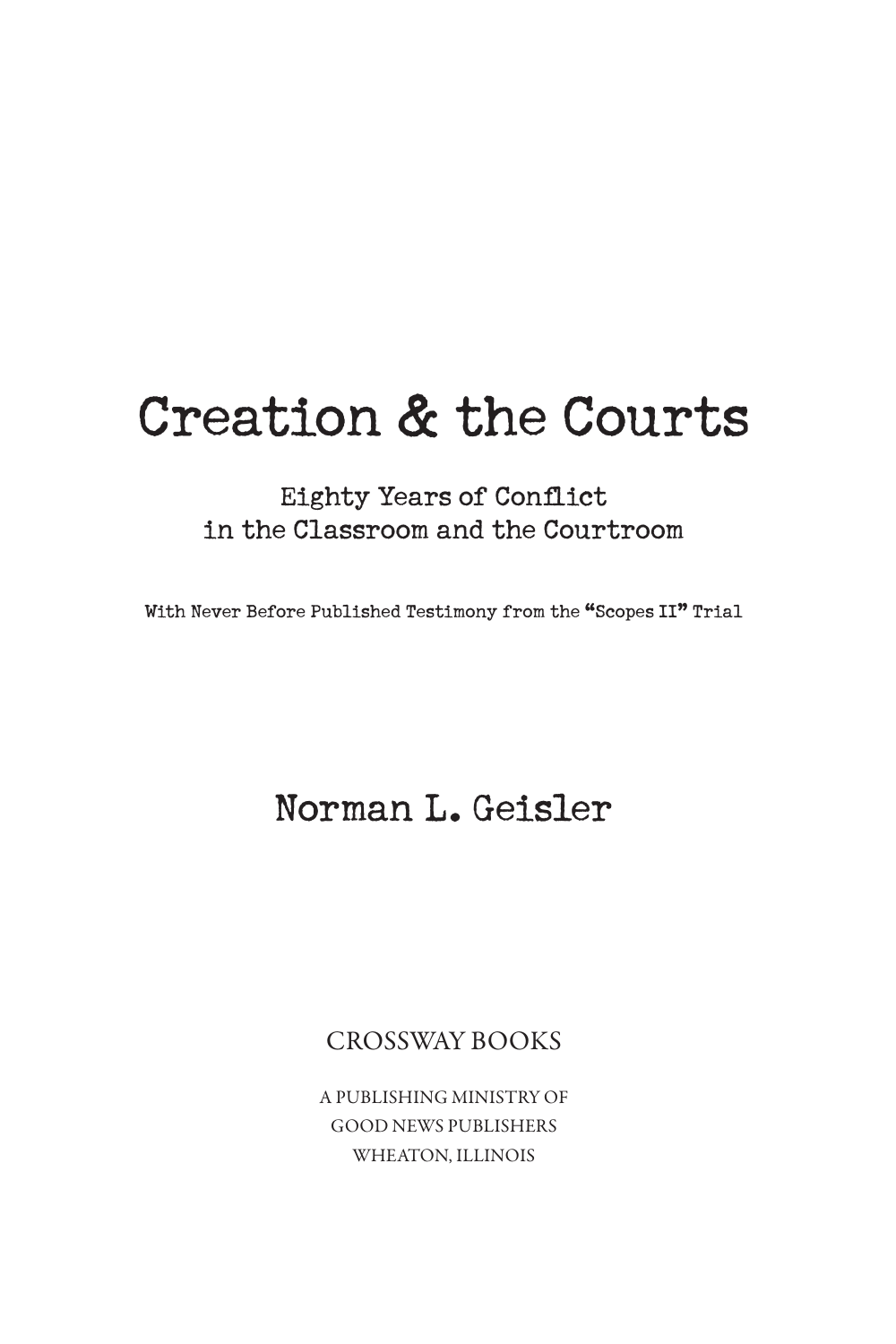Creation and the Courts: Eighty Years of Conflict in the Classroom and the Courtroom Copyright © 2007 by Norman L. Geisler Published by Crossway Books a publishing ministry of Good News Publishers 1300 Crescent Street Wheaton, Illinois 60187

All rights reserved. No part of this publication may be reproduced, stored in a retrieval system, or transmitted in any form by any means, electronic, mechanical, photocopy, recording, or otherwise, without the prior permission of the publisher, except as provided by USA copyright law.

Cover design: Josh Dennis Cover art: Courtesy of Bridgeman Art Library; typewriter illustration, iStock Photos First printing 2007

Printed in the United States of America

#### **Library of Congress Cataloging-in-Publication Data**

Geisler, Norman L.

Creation and the courts : eighty years of conflict in the classroom and the courtroom : with never before published testimony from the "Scopes II" Trial / Norman L. Geisler.

p. cm. Includes bibliographical references and index. ISBN-13: 978-1-58134-836-1 (tpb) ISBN-10: 1-58134-836-3 1. Creationism—Study and teaching—Law and legislation—United States. 2. Evolution—Study and teaching—Law and legislation—United States. 3. Religion in public schools—United States. I. Title.

KF4208.5.S34G45 2007 344.73'0796—dc22

SH 17 16 15 14 13 12 11 10 09 08 07 12 11 10 9 8 7 6 5 4 3 2 1 2006032679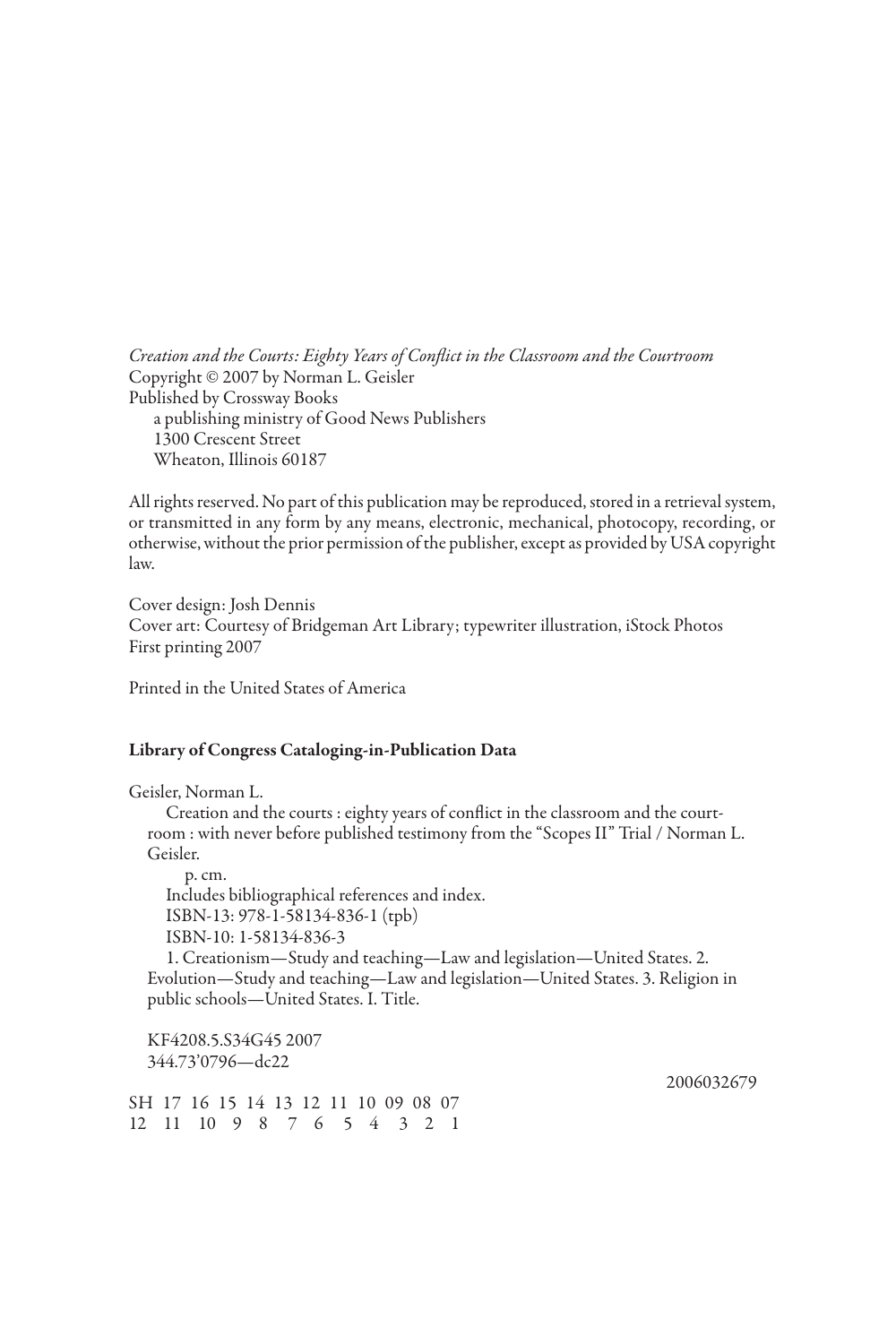# **Foreword**

### **Duane T. Gish**<sup>1</sup>

o one is better prepared than Dr. Norman Geisler to write<br>an account of the Arkansas creation/evolution trial of 1981.<br>Geisler was not only present during the trial: he was the lead an account of the Arkansas creation/evolution trial of 1981. Geisler was not only present during the trial; he was the lead witness for the creationist side and one of its most brilliant witnesses. His testimony, in my view (I was present during the entire trial), effectively demolished the most important thrust of the case by the ACLU. Unfortunately, in my opinion, no testimony, and no effort by any team of lawyers, no matter how brilliant, could have won the case for the creationist side. Judge Overton accepted the ACLU mind-set that anything that hints of God, even scientific evidence for creation, must be barred from public schools. Secular humanism will be our official state-sanctioned religion, if Judge Overton's decision is allowed to stand.

Geisler's account of the trial (see chapter 3) is carefully and thoroughly documented. His description of the actual course of the trial is interesting, and his critique of Judge Overton's official decision is incisive,

1. Dr. Gish, a leading scientist defender of creation, was present for the entire 1981 "Scopes II" trial in Arkansas. He was an expert advisor to the defense and is a noted author and debater on behalf of scientific creationism. With only minor editing, this is the foreword he wrote for The Creator in the Courtroom (Norman L. Geisler with A. F. Brooke II and Mark J. Keough [Milford, Mich.: Mott Media, 1982]).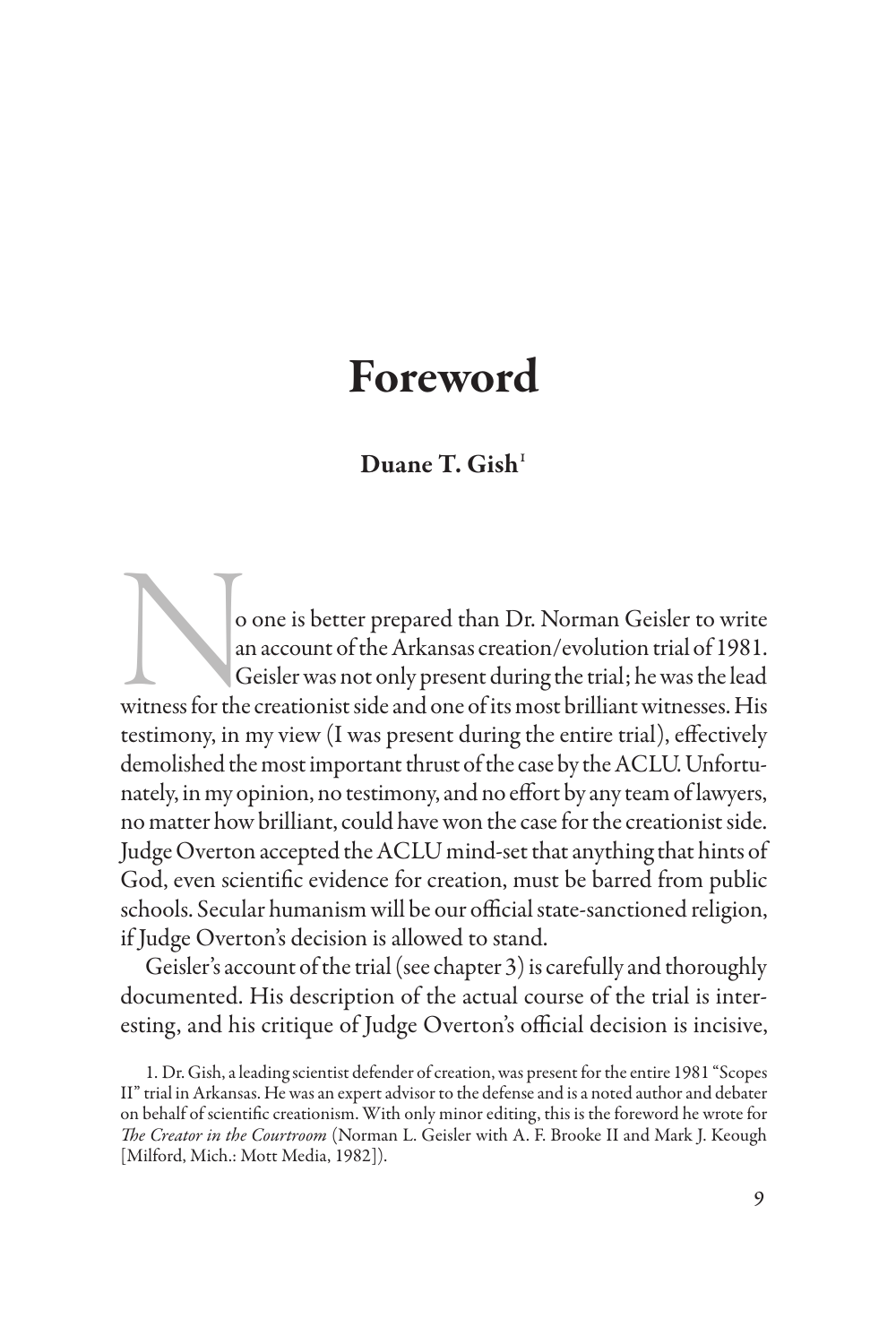thorough, and accurate. Geisler's account is in refreshing contrast to the usually (though not always) distorted and biased accounts that appeared in the mass media and a relief from the sophistry that appeared in so many scientific journals. No eyewitness account can be accurate in all details, but I can certainly recommend this book's fair and thorough account of the famous 1981 Arkansas creation/evolution trial.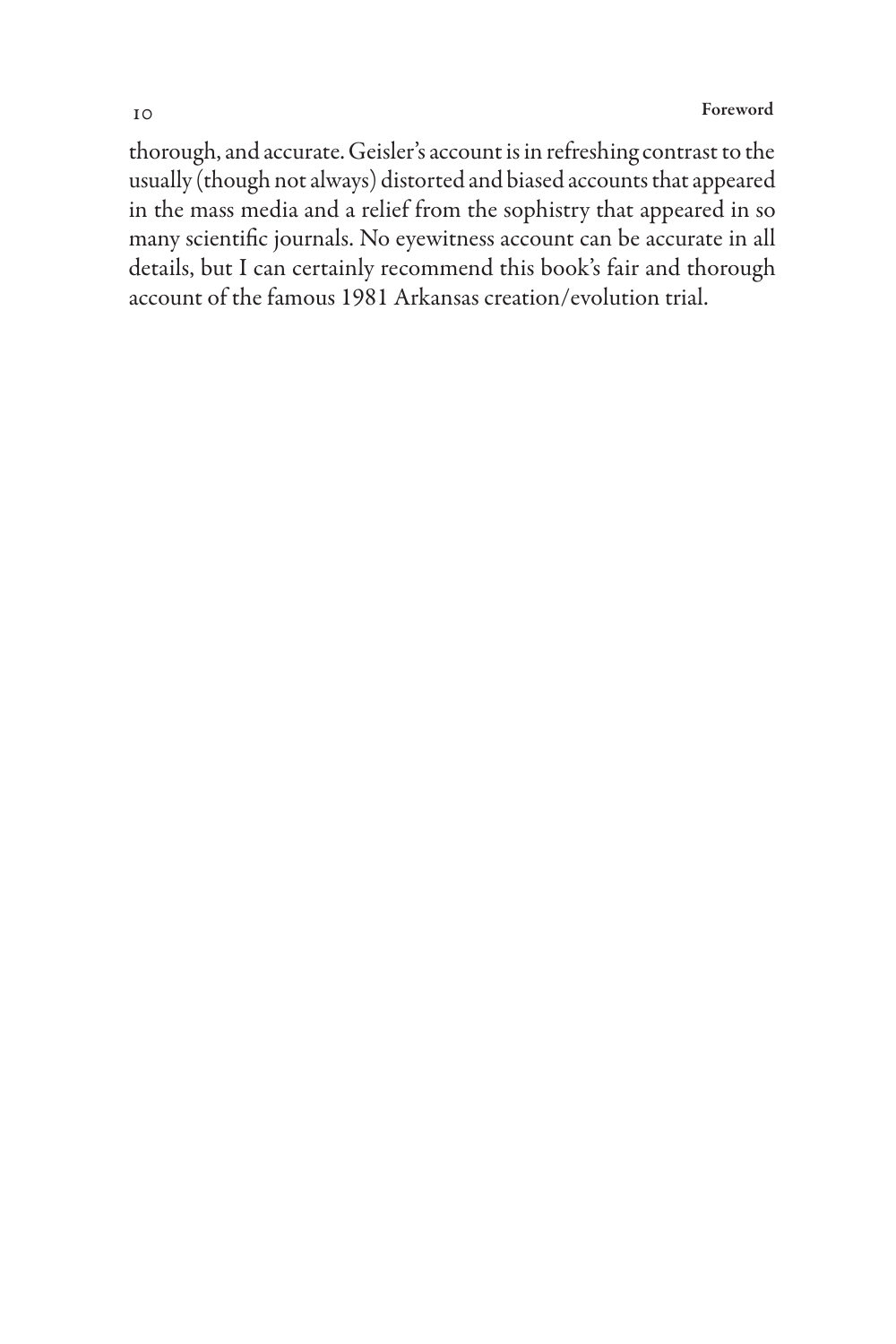# **Preface**

# **Wayne Frair 1**

# **Geisler on the Stand**

In McLean v. Arkansas Board of Education (1982) the court considered an Arkansas statute that required balanced teaching of both evolution and creation when the subject of origins was discussed. After a two-week trial, December 7–17, 1981, the court ruled on January 5, 1982 that the statute was unconstitutional because it essentially would promote a biblical religious view. This Arkansas statute was a forerunner of the subsequent one in the state of Louisiana.

The December 1981 trial effectively was a travesty of justice, as is made clear in the only book by a person who was there for the entire trial (Norman Geisler, *The Creator in the Courtroom*, 1982). The federal court judge, William Overton, was from the start biased against the defense.

I personally arrived in the courtroom on Friday, December 11, the final of five days of testimony by the plaintiffs, who were represented

1. Dr. Frair was present at the Arkansas McLean trial (1981-1982). He was an expert witness who spoke in favor of teaching both evolution and creation. Dr. Frair is a longtime science teacher, author, member of the prestigious American Association for the Advancement of Science, and a world-renowned expert on turtles.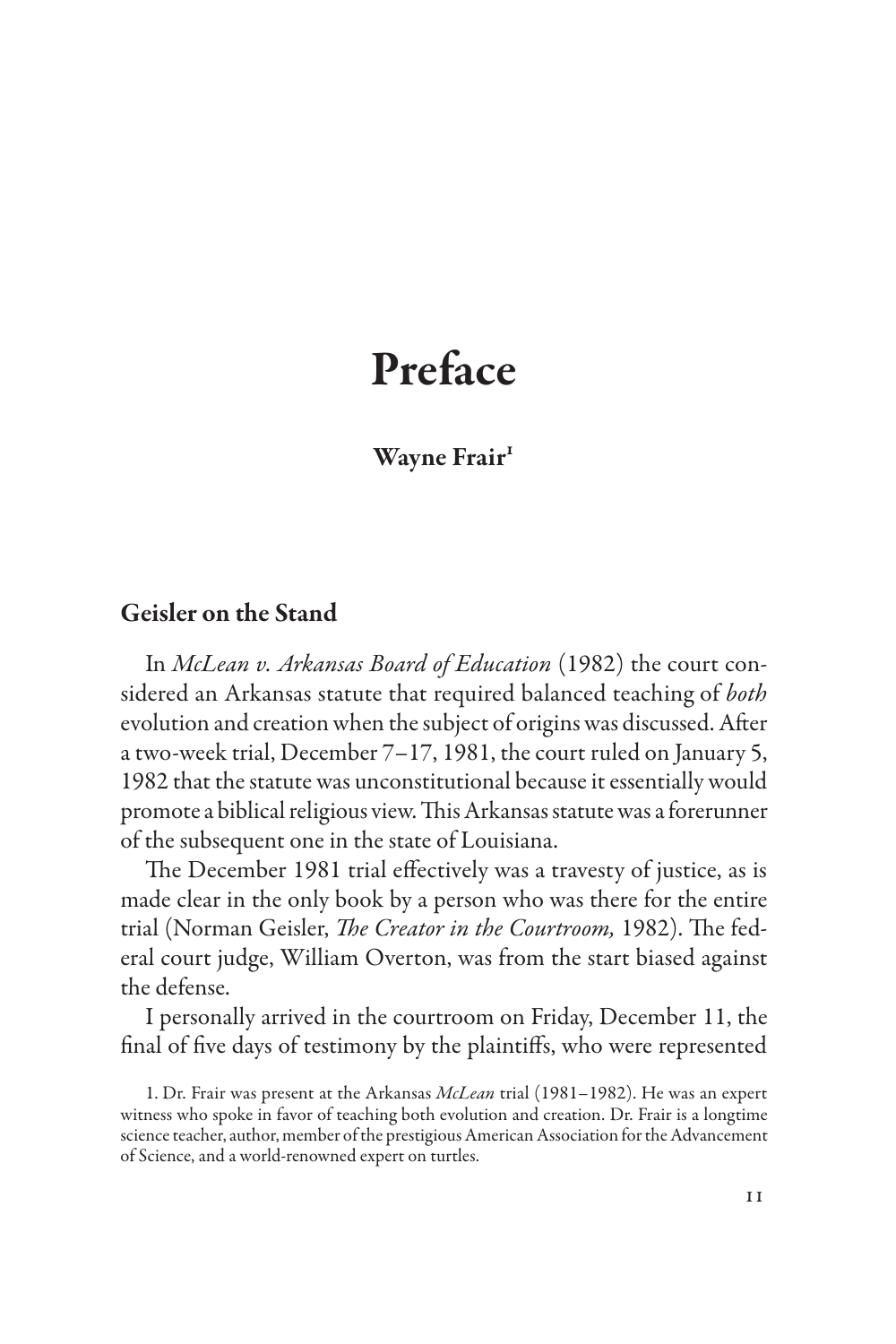by the American Civil Liberties Union (ACLU). The first witness for the defense, Dr. Geisler, was on the witness stand in the afternoon of December 11. At that time I was sitting next to Dr. Duane Gish, who was known as a leading creationist and an unexcelled debater in the modern creationist movement.2 Geisler's presentation was superb (see chapter 4), and at its end Gish was absolutely exuberant (see foreword). In no uncertain words he declared to me that Geisler successfully had demolished every one of the arguments presented by ACLU witnesses during their preceding five days of testimony.

Then in the cross-examination (see appendix 4), ACLU lawyer Anthony Siano began to mock Dr. Geisler based not on his court testimony but rather on some comments dealing with spaceships that Geisler had made in a pretrial deposition. Geisler tried in vain to be straightforward and honest as the cunning lawyer goaded him with superfluous mockery—a pitiful miscarriage of justice that was not opposed by Judge Overton.

#### **My Testimony**

On the following Monday I had the opportunity to be on the witness stand for about one and a half hours. Coverage of my testimony is given in chapter 7 of The Creator in the Courtroom. I said that Arkansas was "on the very cutting edge of an educational movement" that would improve the quality of U.S. education. Without hesitation I added that if Charles Darwin were alive today he would be a creationist. I backed up that statement with quotations from L. S. Berg, A. H. Clark, H. Nilsson, G. A. Kerkut, and S. Lovtrup. These date back to the 1920s.

The final material I used was from the famous British paleontologist Colin Patterson, who had spoken about a month earlier (November 5, 1981) in New York City at the American Museum of Natural History (AMNH). Patterson had expressed strong feelings against evolution, and I quoted from his talk. The ACLU lawyer objected, but fortunately

2. See Marvin L. Lubenow, From Fish to Gish (San Diego, Calif.: Creation-Life, 1983).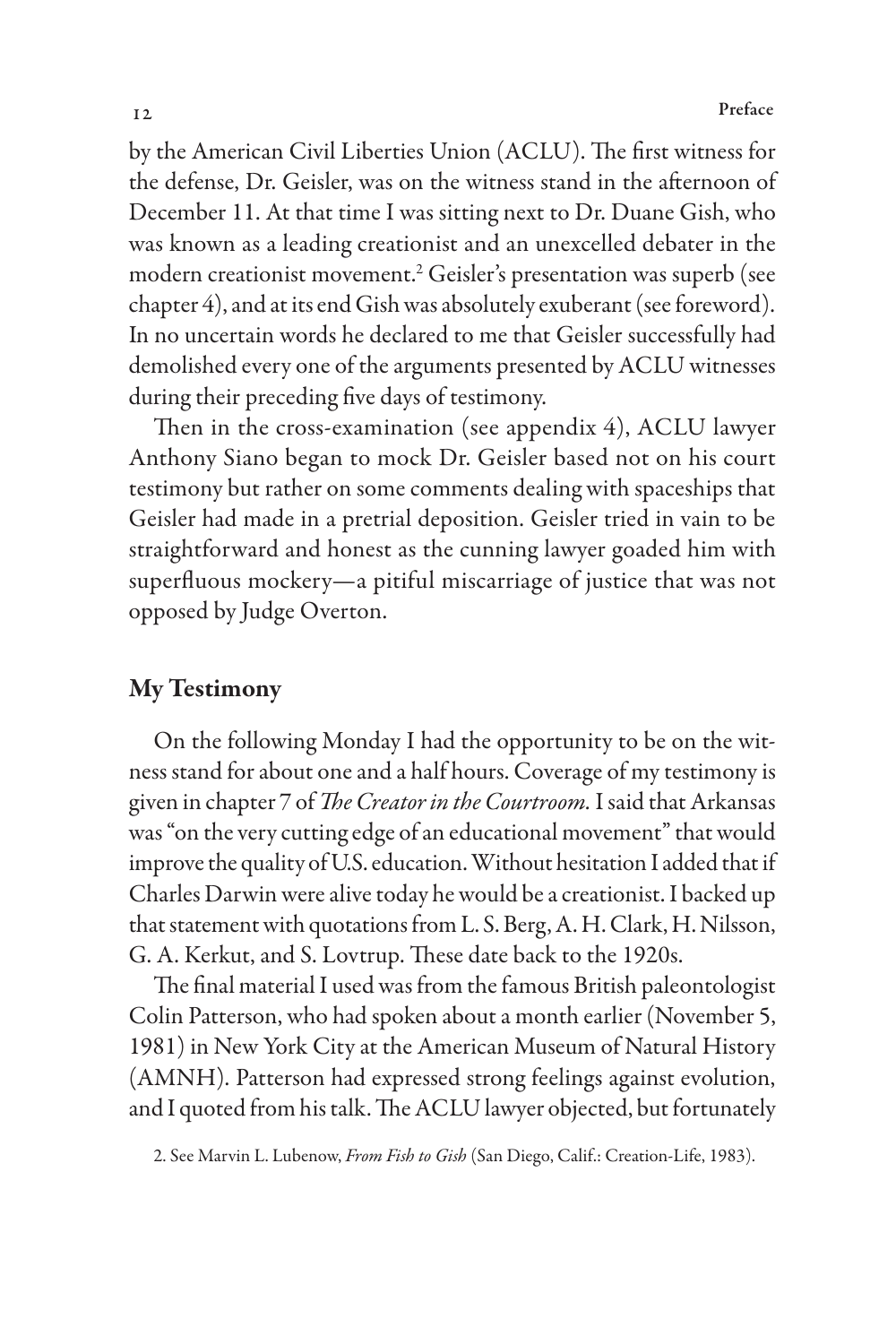# Preface 13

Judge Overton overruled because I had been there for that AMNH presentation.

I felt that my testimony would have a positive impact for truth in opposition to what had been heard from the plaintiffs and their witnesses. They all had been coached thoroughly to stress two issues. These were (1) there is no science supporting a creation position, and (2) creation is religion, which should not be intruded into science. They said this repeatedly, even though the Arkansas law at issue in the trial prohibited religious instruction and clearly defines "creation science" as "the scientific evidences for creation and inferences from these scientific evidences."

Newspapers and magazines across the country thrived on articles about the trial—some very fair and others misleading (see appendices 1 and 2). A generally quite accurate newspaper coverage of the whole trial was written by reporter Cal Beisner and appeared in the weekly Pea Ridge (Arkansas) County Times, Wednesday, December 30, 1981. One very biased and inaccurate report was written by Roger Lewin and was published in the January 8, 1982 issue of Science,<sup>3</sup> arguably the world's leading weekly publication of scientific information. A major portion of the report was a gross misrepresentation of my testimony. After reading Lewin's article I wrote a letter to the magazine, from which I quote:

Roger Lewin's treatment (Science 215:142)... of the Little Rock creation trial falls somewhat short of the quality of reporting I would consider the readers of Science should expect....

My presentation until cross-examination emphasized scientific data; and among other things I endeavored to make clear that from literature dating back into the 1920's and up to the present time there is a body of information published by respected scientists who have theorized and speculated in ways more consistent with a creation model than a macroevolutionary model. A Russian book, Nomogenesis or Evolution Determined by Law by Leo S. Berg (original edition 1922), was republished by Massachusetts Institute of Technology Press in 1969. The [foreword] to the recent edition was written by Theodosius Dob-

3. Roger Lewin, "Where Is the Science in Creation Science?" Science 215 (January 8, 1982): 141-146.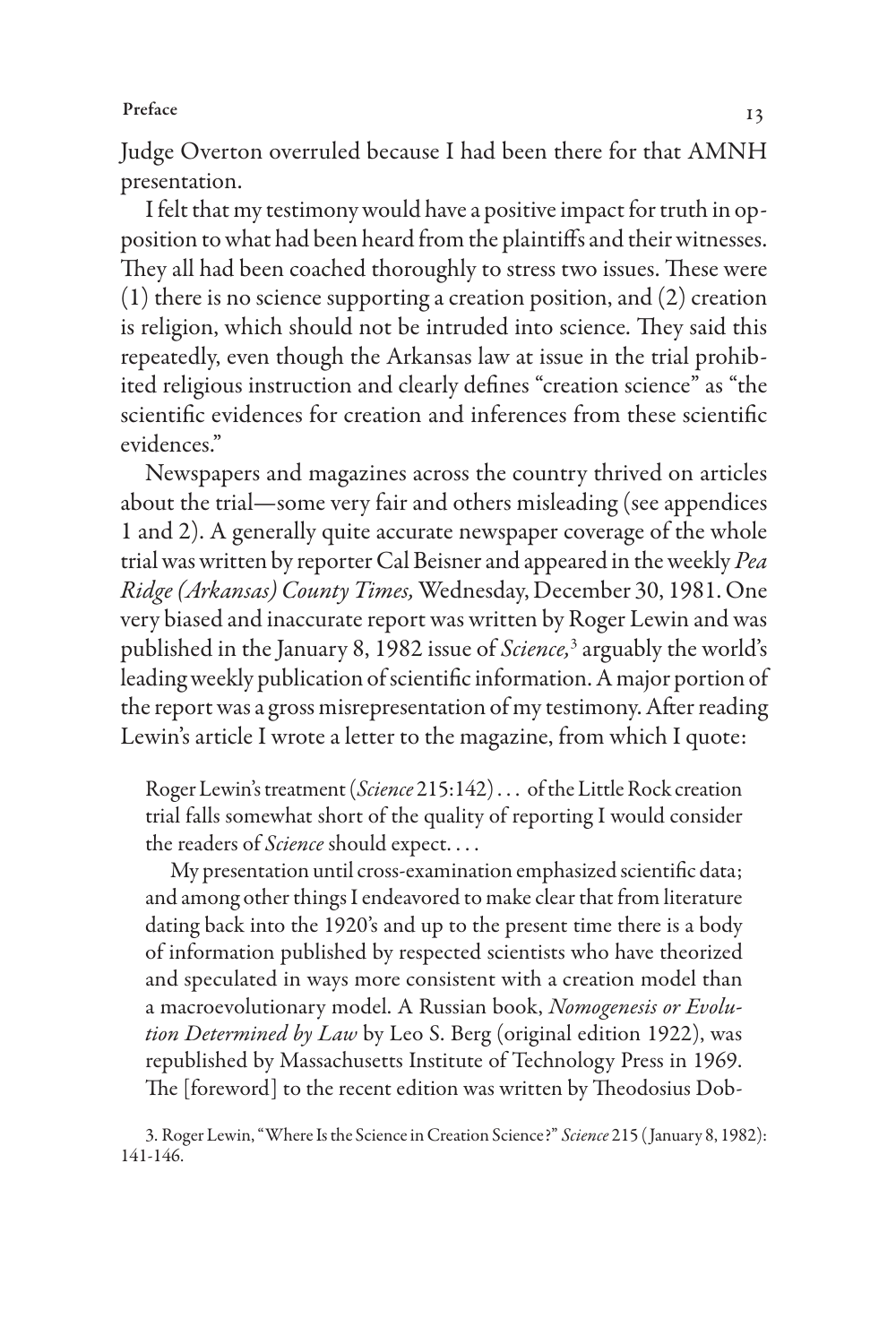zhansky, who described Berg as "one of the outstanding intellects among Russian scientists" and further that "the depth as well as the amplitude of his scholarship were remarkable." (p. xi) In this 477-page book Berg demonstrates that living things have developed polyphyletically.

There have been other scientific (and "non-religious") writings including [British] Kerkut's Implications of Evolution, Pergamon Press, 1960, which have cast doubt upon a monophyletic model. I quoted from this book at the trial because much of what Kerkut says currently is very pertinent. For instance:

Most students become acquainted with many of the current concepts in biology whilst still at school and at an age when most people are, on the whole, uncritical. Then when they come to study the subject in more detail they have in their minds several half-truths and misconceptions which tend to prevent them from coming to a fresh appraisal of the situation. In addition, with a uniform pattern of education most students tend to have the same sort of educational background and so in conversation and discussion they accept common fallacies and agree on matters based on these fallacies.

It would seem a good principle to encourage the study of "scientific heresies." There is always the danger that a reader might be seduced by one of these heresies but the danger is neither as great nor as serious as the danger of having scientists brought up in a type of mental strait-jacket or of taking them so quickly through a subject that they have no time to analyze and digest the material they have "studied." A careful perusal of the heresies will also indicate the facts in favour of the currently accepted doctrines, and if the evidence against a theory is overwhelming and if there is no other satisfactory theory to take its place we shall just have to say that we do not yet know the answer.

There is a theory which states that many living animals can be observed over the course of time to undergo changes so that new species are formed. This can be called the "Special Theory of Evolution" and can be demonstrated in certain cases by experiments. On the other hand there is the theory that all the living forms in the world have arisen from a single source which itself came from an inorganic form. This theory can be called the "General Theory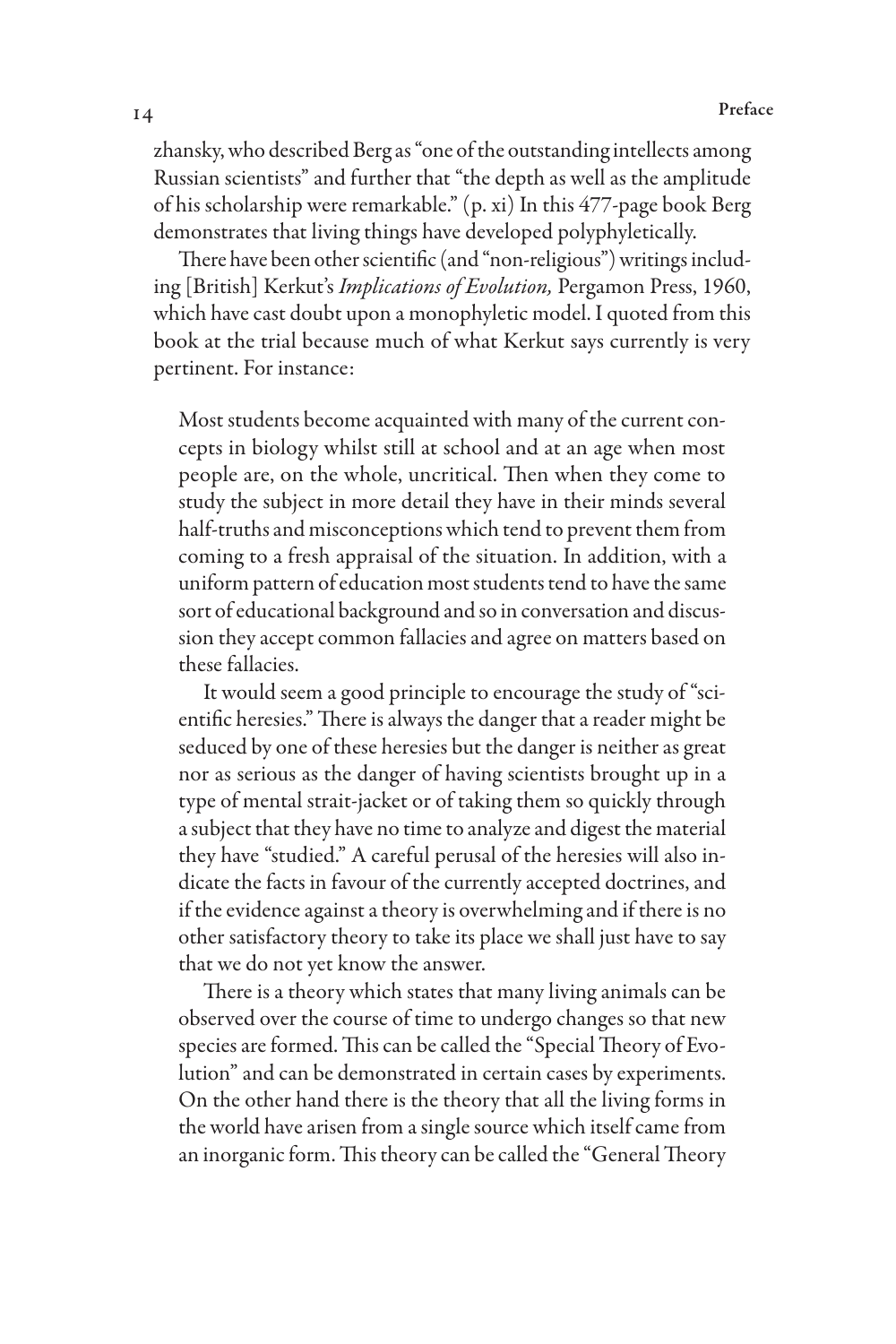# Preface 15

of Evolution" and the evidence that supports it is not sufficiently strong to allow us to consider it as anything more than a working hypothesis. It is not clear whether the changes that bring about speciation are of the same nature as those that brought about the development of new phyla. The answer will be found by future experimental work and not by dogmatic assertions that the General Theory of Evolution must be correct because there is nothing else that will satisfactorily take its place. (156–157).

It certainly is true that there are differences of opinion among creationists as there are among evolutionists, but both creation and evolution models can be presented in a broad sense within biology classes without this being a "religious" exercise. Neither evolutionists nor creationists need be paranoid regarding this issue, but we should realize that in our country we enjoy freedom of religion, not freedom from religion.

The causes of science education will not be served well by namecalling and misrepresentation or distortion of the ideas being presented by those with whom we disagree. It is true that most scientists today believe that macroevolution is a well-established concept; however, for improving scholarship and understanding, especially those promoting only macroevolution probably will profit from perceptively heeding what responsible creationists are trying to say.

The editors of *Science* did not print any portion of my letter or even acknowledge having received it. Their published write-up of my testimony at the Arkansas trial was so inaccurate that I wondered if the author, Roger Lewin, even was in the courtroom when I gave testimony.

I had written the letter to *Science* rather quickly and soon realized that there was a lot more I could have said; so I composed the following to present a more accurate account of what I actually had said during the trial:

I have been researching in biochemical taxonomy of reptiles since 1960, and did discuss some of my research from the witness stand. This write-up mentions three books which were earlier ones referred to; however I also quoted from a 1960 book, a 1969 book and other literature reaching into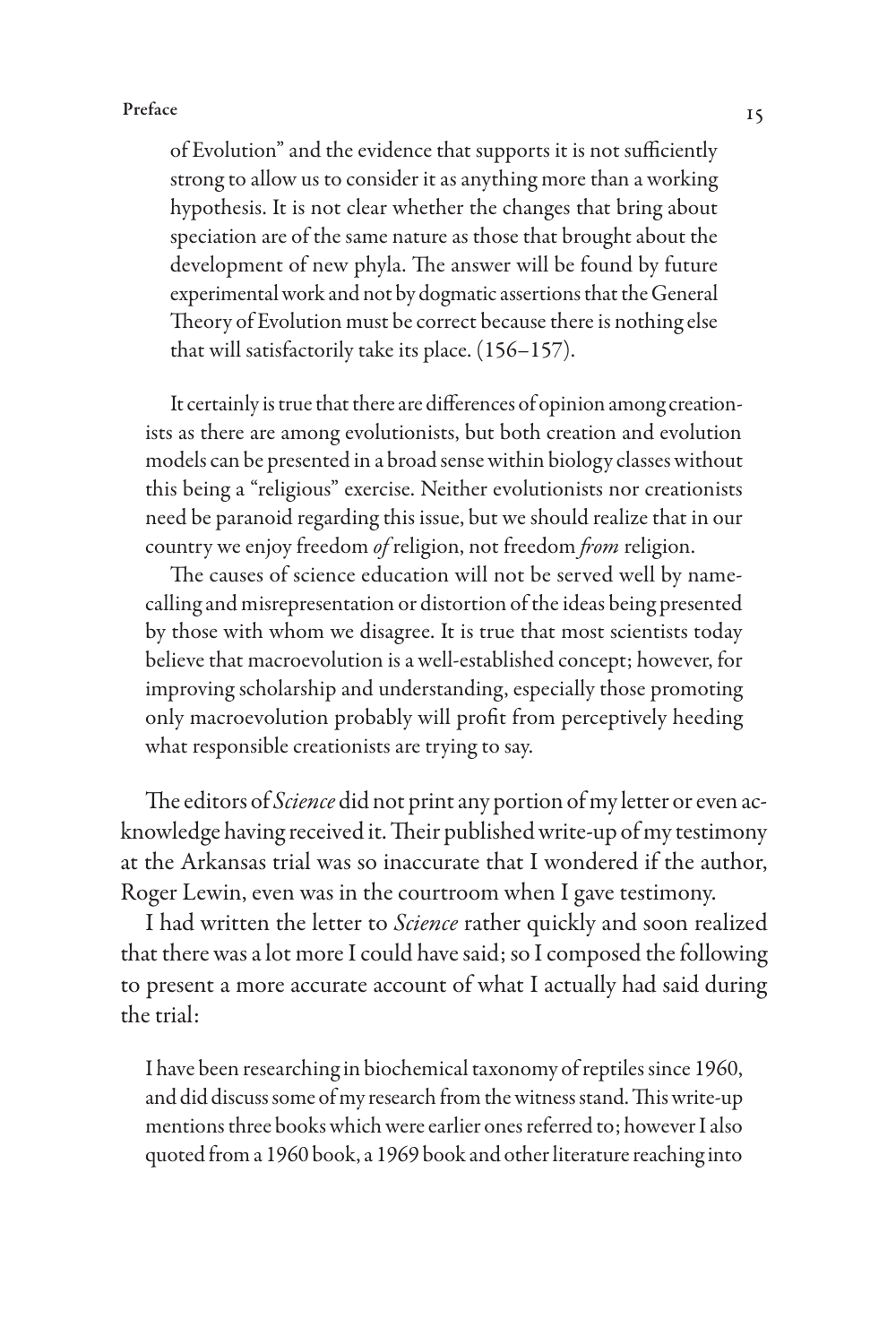the 70's. These authors basically did not just have some misgivings about some aspects of evolutionary theory, they had serious objections.

My own studies on erythrocyte size indicated that an evolutionary progression is anything but obvious from the facts. Blood cells have not become smaller as animals have climbed the evolutionary tree because the largest cells are found among amphibians and some birds have larger cells than some fish.

With regard to the matter of my stating that considerable progress has been made in past decades, this is completely obvious. In my crossexamination ACLU lawyer Bruce Ennis mentioned in a somewhat casual way several fields of endeavor; and he said: "Haven't we made progress in these?" The answer was obviously, "Yes;" and I was not thinking of myself in an adversarial relationship to the lawyer at this point. I recognize now that I should have showed how in these fields the evidence has pointed more toward a creationist position than a macroevolutionary one. For instance, genetic drift. Genetic drift does not help in understanding macroevolution. It is one of their problems, because it runs counter to what would be anticipated on the basis of natural selection. . . . So what to me was an extremely minor concession to this lawyer has been made to look as though it were a big concession on my part.

During my testimony I indeed stressed the "limited change model"; and I referred to the natural groups which are found in nature. Act 590 used the term "kinds". This concept, by the way, is not a new one because it was commonly held 150 years ago. In fact, a recent book (Pitman, Michael. Adam And Evolution. Grand Rapids, MI: Baker Book House: 1984) presents nature as consisting of archetypes, which was the term used more than a century ago.

The question about the number of these "kinds" is a very good one. At present we do not know. I would estimate perhaps somewhere in the vicinity of 8,000. It is not easy to be concrete regarding "kinds" any more than it is for systematists to give a definition of any of the taxonomic categories other than species. One cannot readily define an order except in relation to class and family; and I tried to make this clear to the court. Our taxonomic schemes are human inventions; they are not rigid, but they are practical. A scientist who understands taxonomy is not deeply concerned about having precise definitions for his categories. The same holds for the "kinds" concept.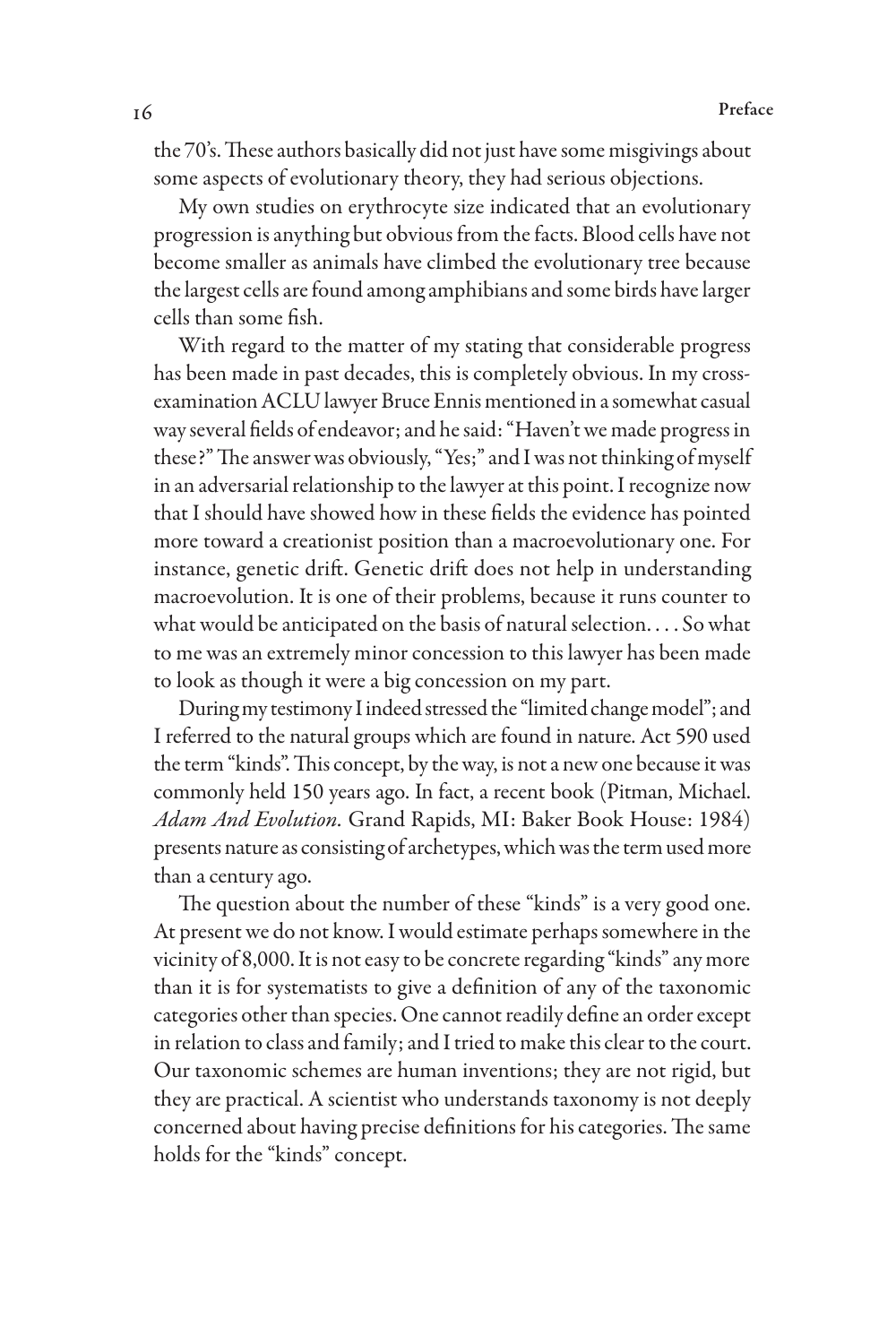# **Preface** 17

As a matter of fact, I did define "kind" in terms of reproduction, which is at least a partially acceptable definition. If organisms can reproduce hybrids, they may be considered to belong to the same kind. (See Lester, Lane P., Bohlin, Raymond G. The Natural Limits to Biological Change. Grand Rapids. MI: Zondervan Publishing House, 1984.) My current opinion, which was established after my research reported in 1985 (Frair, Wayne. "Biochemical evidence for the origin and dispersion of turtles." Proceedings of the 11th Bible-Science Association National Conference; 1985 August 14-16; Cleveland, OH. Harley Hotel: 97-105; and Frair, Wayne. "The enigmatic plateless river turtle, Carettochelys, in serological survey." *J. Herpetology*.  $19(4):515-523:1985$ , is that turtles represent a single kind....

Next, the matter of the "ancestry" for man and apes. Lawyer Ennis referred to a quotation in our book from theologian Leupold; and he tried to make it look as though I had said this. I did not say it; and even though I may have agreed with the statement, I indicated to the court that I was there to talk about scientific matters and not my own personal beliefs about the Bible and what it says.

Lastly, with regard to the matter of faith, it certainly is true that faith is involved whether a person holds to an evolution or a creation position. Often the distinction is not made clearly between the faith commitment to a belief in supernaturalism or naturalism. One takes either of these two positions; one also takes the position either that there was an abrupt appearance of unrelated groups in nature or that all types of organisms are related in a single tree (see Frair, Wayne. Biochemical evidence for the origin and dispersion of turtles.) . . .

It is my hope that future scholars will obtain a copy of the trial transcript; but if this is not possible, at least my opinion regarding some of these matters now should be clearer.

#### **Transcript Blockage**

Because of other commitments, I did not try seriously to obtain a transcript of my trial testimony until the summer of 1998. I contacted the attorney general, who referred me to the Federal District Court Clerk's Office in Little Rock. He called me saying that the records had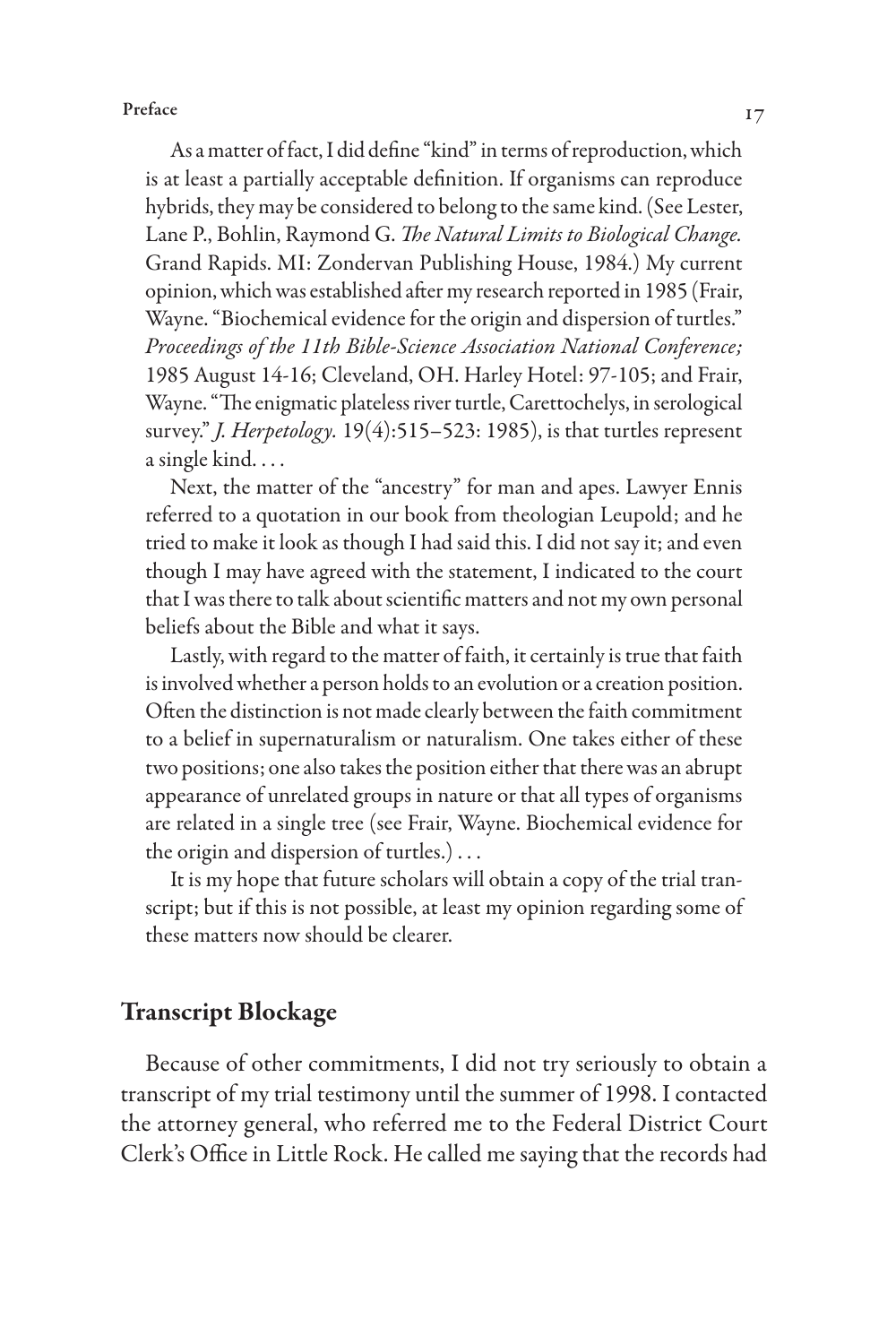been transported to Fort Worth, Texas. But my efforts to learn how to locate the records there were unsuccessful.

My next step was to contact a very capable and experienced lawyer. After considerable effort, she reported a level of frustration similar to my own. I then suspended my efforts to obtain the transcripts, pending further time and resources for following through with other possible options.

Even though I and other defense witnesses so far have not been able to obtain copies of our defense testimonies, Dr. Geisler has subsequently obtained his, which is presented in this book (see chapter 4 and appendix 4). I not only listened to his oral testimony as it was given at the trial but also heard all the other nine defense testimonies, each of which produced valuable information supporting Act 590.

But it was Geisler's penetrating presentation that exposed the fallacies of the plaintiffs' underlying philosophical positions. His trial testimony, now published in this book, stands as a monument of powerful and persuasive logic. This material had an important historical impact, but now that it is in print many years later, it will serve to enlighten and encourage many of us who still are facing similar challenges today.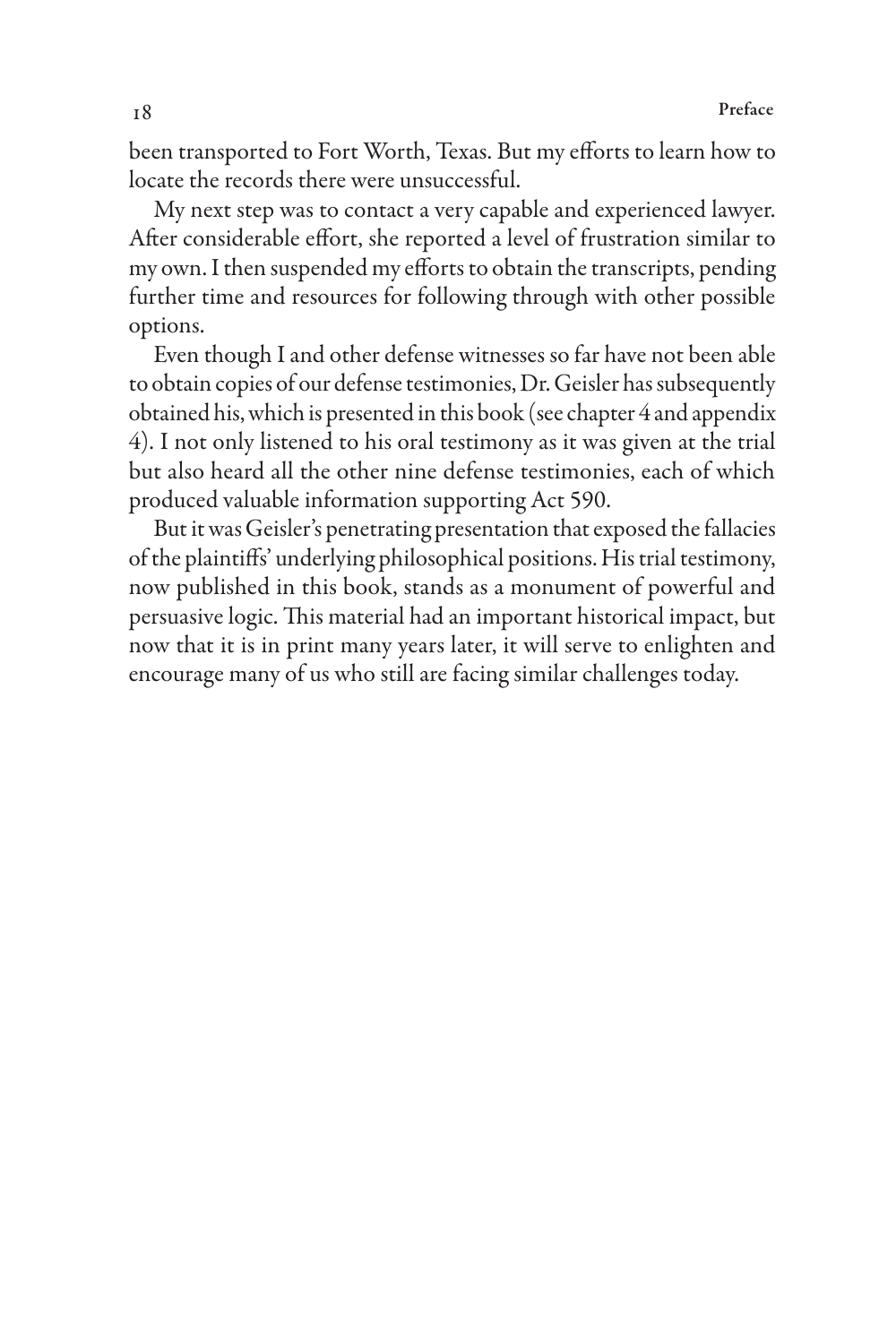# **Introduction**

reation versus evolution is in the news again. In fact, it has<br>never left the news since the *Scopes* trial of 1925. It has only<br>gone through mountain peaks and valleys.<sup>1</sup> The most imnever left the news since the *Scopes* trial of 1925. It has only gone through mountain peaks and valleys. 1 The most important of these "peaks," as far as the courts are concerned, include the following decisions. 2

# **The** *Scopes* **Trial (1925)**

The case of State of Tennessee v. John Thomas Scopes is one of the most famous trials in American history. The issue was whether or not it was constitutional to teach evolution instead of the biblical account of creation in public schools. The law in question read: "It shall be unlawful for any teacher . . . to teach any theory that denies the story of Divine Creation of man as taught in the Bible, and to teach instead that man

1. The battle has recently reached such a fevered pitch that one writer described the March 2006 meeting of the American Association for the Advancement of Science as a "call to arms for American scientists, meant to recruit troops for the escalating war against creationism and its spinoff doctrine, intelligent design" (Richard Monastersky, "On the Front Lines in the War over Evolution," Research and Books, March 10, 2006).

2. Other court cases bearing on the issue include Washington Ethical Society v. District of Columbia (1957), Smith v. Mississippi (1970), Wright v. Houston Independent School District (1972), Moore v. Gaston County Board of Education (1973), Steele v. Waters (1975), and Van Orden v. Perry (2004).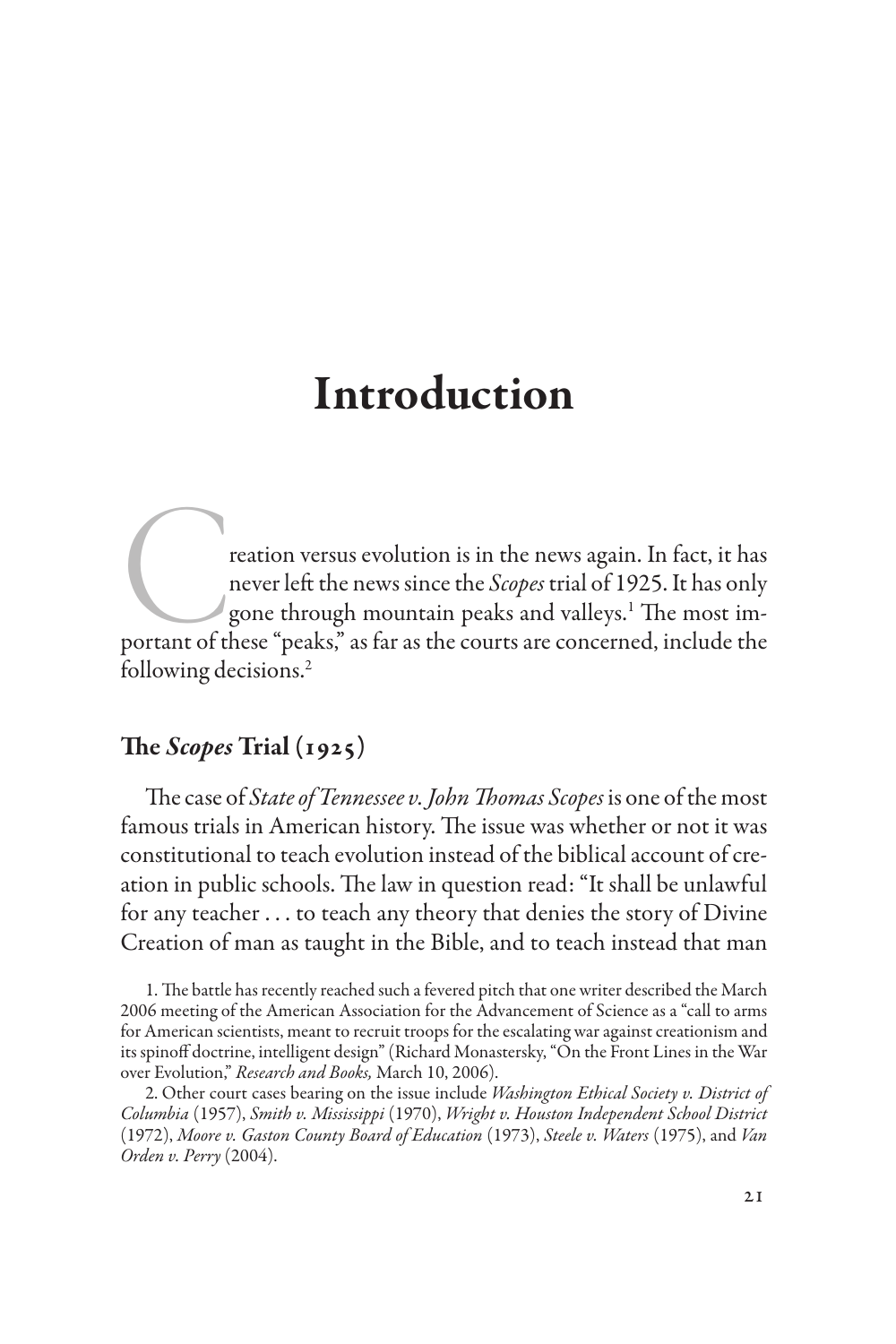has descended from a lower order of animals." The decision rendered by the Dayton, Tennessee court was that it was illegal to teach evolution, and John Scopes was found guilty of doing just that. The resulting fine of \$100 was later overturned on a technicality: only a jury, not the judge, had the authority to assess the fine.

# **The** *Epperson* **Ruling (1968)**

Tennessee was not the only state that had anti-evolution laws. Similar laws were passed in Oklahoma, Florida, and Texas. Between 1921 and 1929 such bills were introduced in some twenty states. Oklahoma repealed their law in 1926, but the Tennessee law stayed on the books until 1967. Arkansas too was a holdout, but their law was finally addressed by the U.S. Supreme Court in 1968. In this Epperson v. Arkansas decision the Court struck down the last state anti-evolutionary law. From the Court record we read:

Appellant Epperson, an Arkansas public school teacher, brought this action for declaratory and injunctive relief challenging the constitutionality of Arkansas' "anti-evolution" statute. That statute makes it unlawful for a teacher in any state-supported school or university to teach or to use a textbook that teaches "that mankind ascended or descended from a lower order of animals".... The statute violates the Fourteenth Amendment, which embraces the First Amendment's prohibition of state laws respecting an establishment of religion. . . . The sole reason for the Arkansas law is that a particular religious group considers the evolution theory to conflict with the account of the origin of man set forth in the Book of Genesis. . . . The First Amendment mandates governmental neutrality between religion and religion, and between religion and non-religion. . . . A State's right to prescribe the public school curriculum does not include the right to prohibit teaching a scientific theory or doctrine for reasons that run counter to the principles of the First Amendment. . . . The Arkansas law is not a manifestation of religious neutrality.  $\ldots$ <sup>3</sup>

3. Epperson v. State of Arkansas, 393 U.S. 97 (1968).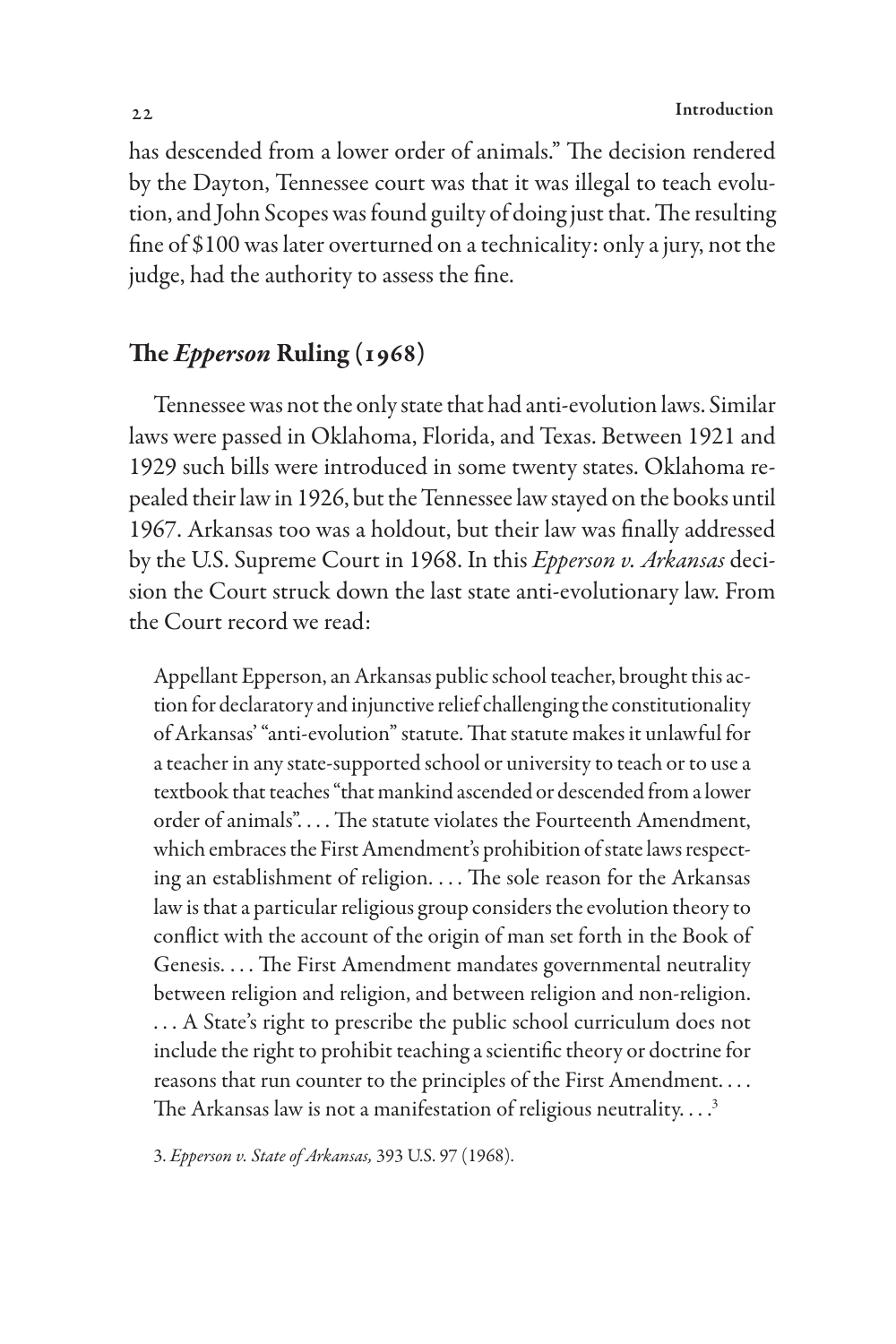### 23 **Introduction**

The Supreme Court ruled that it was a violation of the First Amendment to forbid the teaching of evolution in public schools.

### **The** *Segraves* **Ruling (1981)**

In Segraves v. State of California, a California superior court ruled that the California State Board of Education's Science Framework provided adequate accommodation to Kelly Segraves's views, contrary to his argument that the discussion of evolution violated his children's freedom of religion. Further, the court demanded a policy that included all areas of science, not just origins. This ruling did not penetrate to the heart of the issue of whether teaching creation was a violation of the First Amendment. Determination of this issue would await the next two decisions.

### **The** *McLean* **Ruling (1982)**

In McLean v. Arkansas Board of Education, the issue was whether it was legal for the state to mandate that, whenever evolution is taught, creation should be taught as well in a balanced treatment of both. The U.S. District Court ruled that this would constitute ". . . an establishment of religion prohibited by the First Amendment to the Constitution which is made applicable to the states by the Fourteenth Amendment." Why? In the judge's words, because, "In traditional Western religious thought, the conception of a creator of the world is a conception of God. Indeed, creation of the world 'out of nothing' is the ultimate religious statement because God is the only actor."4 The case was never appealed, since Jon Buell of the Dallas-based Foundation for Thought and Ethics, which eventually produced a textbook (*Of Pandas and People*)<sup>5</sup> for teaching creation alongside evolution

<sup>4.</sup> McLean v. Arkansas Board of Education, 529 F. Supp. 1255 (E.D. Ark. 1982).

<sup>5.</sup> Percival Davis and Dean H. Kenyon, and Charles B. Thaxton, Of Pandas and People: The Central Question of Biological Origins (Dallas: Haughton, 1993).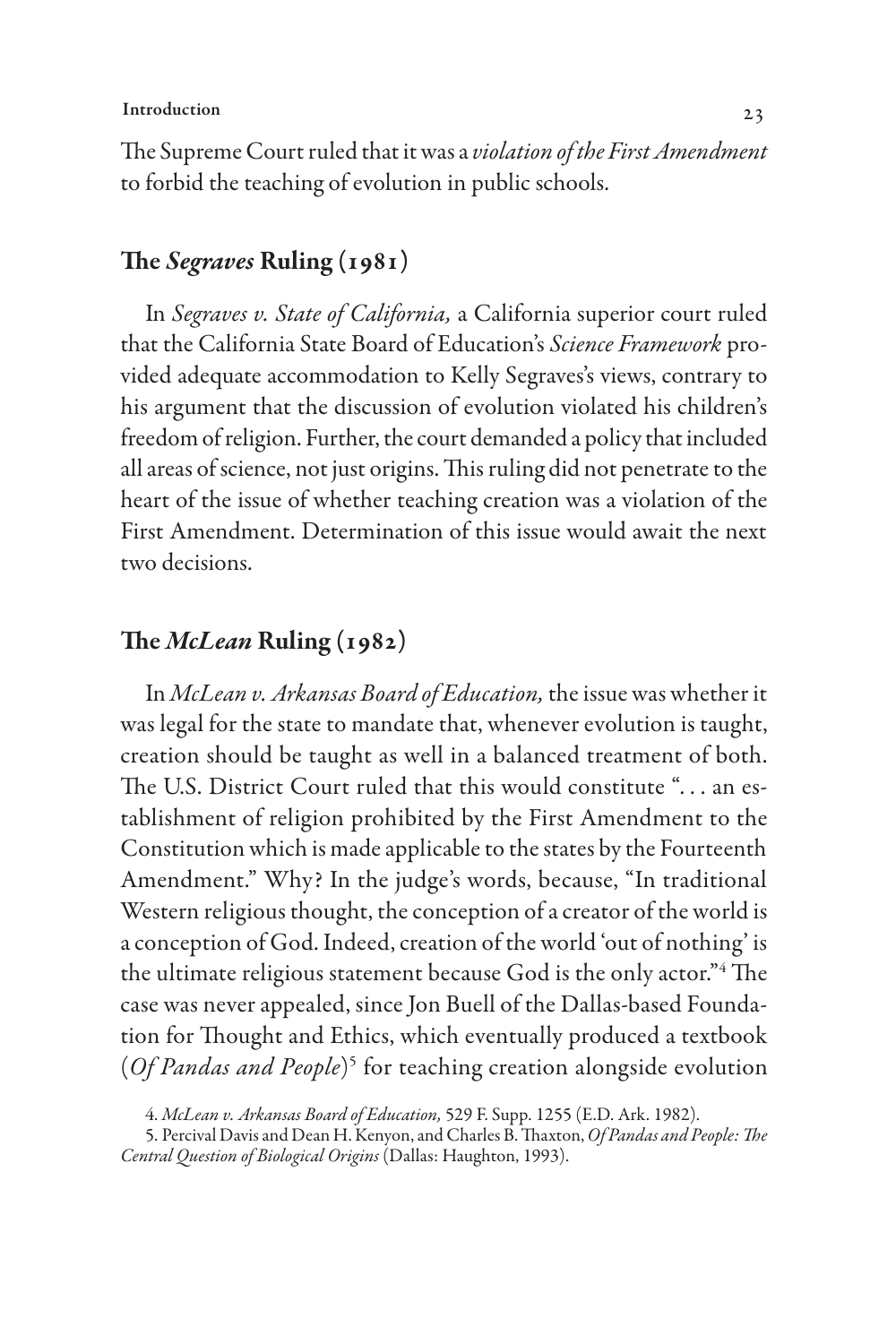in public schools, requested that the Arkansas attorney general not appeal the case. The Foundation believed that a similar law that had been enacted in Louisiana was better worded, had less baggage, could be better argued, and, therefore, had a better chance of success when appealed to the Supreme Court. I personally felt that the downside of this was that the *McLean* court decision, with all of its problems and weaknesses, would become a bad precedent for future decisions if left unappealed. This is precisely what happened when a case involving this issue went to the Supreme Court (Edwards v. Aguillard, 1987).

# *Mozert v. Hawkins County Board of Education* **(1987)**

Students and parents had claimed that it was a violation of their First Amendment rights of free exercise of religion for the school board to be "forcing student-plaintiffs to read school books which teach or inculcate values in violation of their religious beliefs and convictions." Evolution was one such view to which they objected. This was upheld by the District Court but overruled by the Sixth Circuit Court. The latter court argued that even though students were offended, there was no evidence that anyone was "ever required to affirm his or her belief or disbelief in any idea or practice" taught in the text or class. The court insisted that there was a difference between "exposure" and being "coerced" to accept the ideas. They noted that the only way to avoid all offense was not to teach anything. They insisted that: "The lesson is clear: governmental actions that merely offend or cast doubt on religious beliefs do not on that account violate free exercise." They insisted that this exposure to offensive views was simply a matter of "civil tolerance" of other views and did not compel anyone to a "religious tolerance" whereby they were compelled to give equal status to other religious views. "It merely requires a recognition that in a pluralistic society we must 'live and let live."<sup>6</sup>

6. Mozert v. Hawkins County Board of Education, 827 F. 2d 1058 (1987).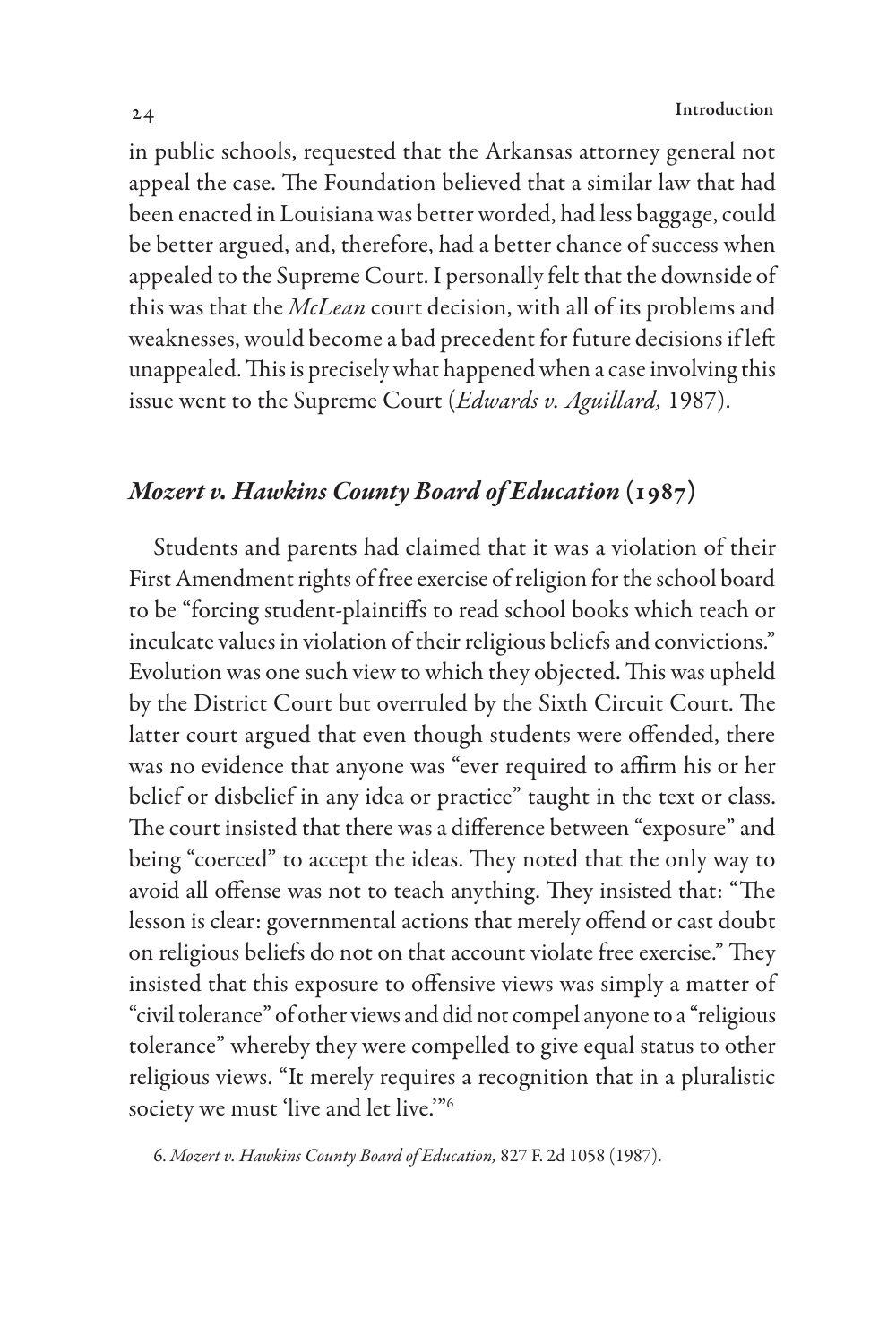# **The** *Edwards* **Ruling (1987)**

The Louisiana law was shorter, but it too mandated that creation be taught in a balanced way whenever evolution is taught in public schools. When this law was tested in the highest court, the justices ruled  $(7 \text{ to } 2)^7$ in Edwards v. Aguillard (1987) that it was an unconstitutional violation of the First Amendment to mandate teaching creation in a balanced way whenever evolution is taught in public schools. In the Court's own words, "The Act impermissibly endorses religion by advancing the religious belief that a supernatural being created humankind."8

Since the time of *Edwards*, many creationists have clung to wording in the decision which allows for teaching "all scientific theories about the origins of humankind" or "any scientific theory that is based on established fact."9 This they see as grounds for allowing creation (or intelligent design, as many now prefer to call it) along with evolution. However, focus shifted from state mandated laws to working with local school boards. Others have been satisfied with the Edwards court's statement that "We do not imply that a legislature could never require that scientific critiques of prevailing scientific theories be taught."10 Thus, they have attempted a negative path of getting textbooks and schools to admit that evolution is only a theory, not a fact, and/or to allow critique of evolutionary views. Still other efforts have settled for simply getting creationist material into public school libraries and hopefully into the hands of biology teachers with the hope that they will voluntarily teach both evolution and creation.

More positive efforts to teach design alternatives to evolution have been organized under the name of the "intelligent design" ("ID") movement. Under the initiative of University of California at Berkeley law professor Phillip Johnson in his book Darwin on Trial (Regnery, 1991), the pace was set for attacking the naturalistic grounds for evolution with the hope that some form of intelligent design could be taught alongside evolution in public schools. Michael Behe's landmark volume, Darwin's Black Box

10. Ibid.

<sup>7.</sup> Rehnquist and Scalia dissented. See chapter 6. 8. Edwards v. Aguillard, 482 U.S. 578 (1987). 9. Ibid.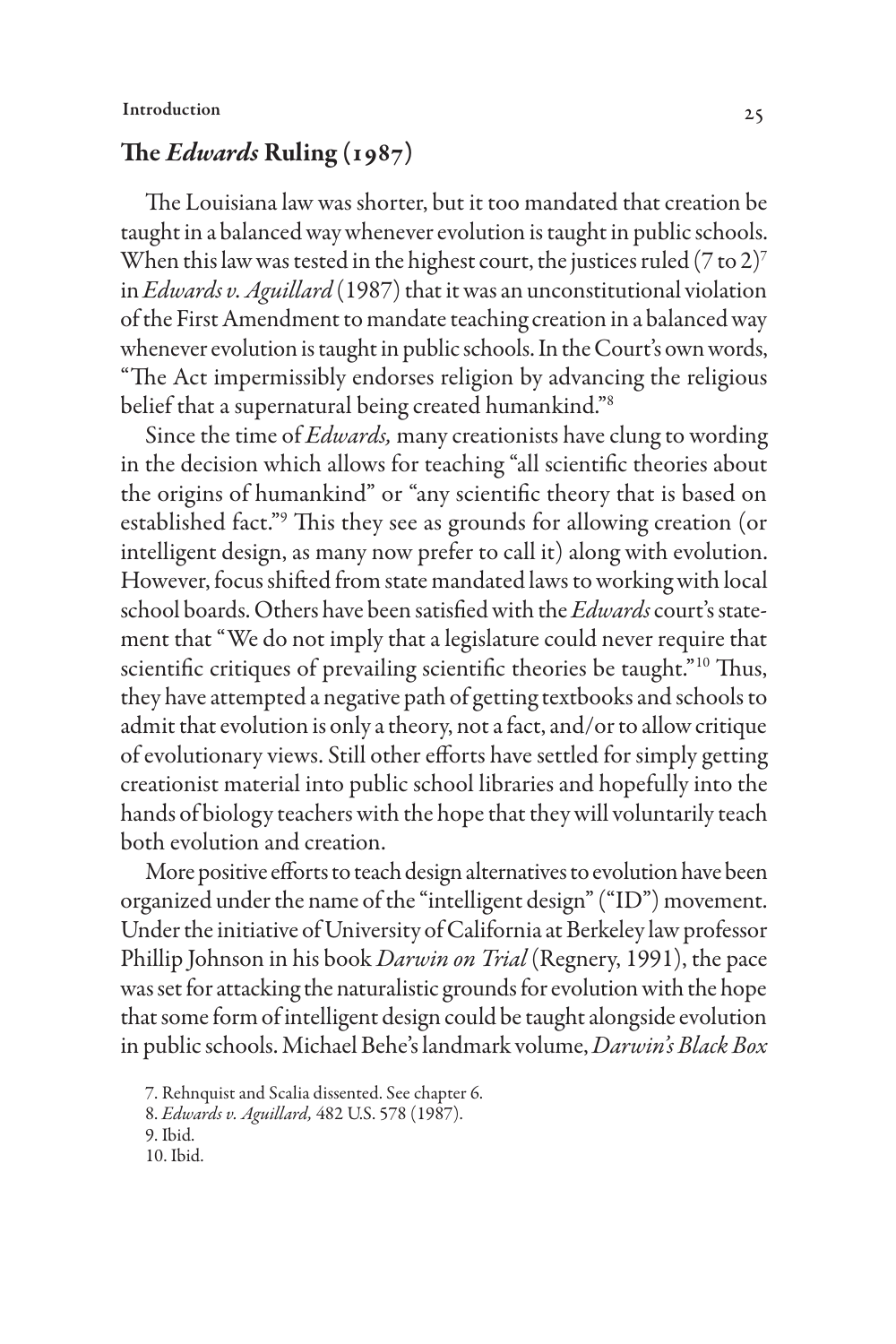(Free Press, 1996), gave a scientific defense of intelligent design on the microbiological level. This, combined with a series of volumes by William Dembski (see his Mere Creation: Science, Faith, and Intelligent Design [InterVarsity, 1998]), forms the basis for this growing movement.

Differences between the ID movement and the earlier "scientific creationism" movement include several things. 11 First, ID as such is not committed to teaching a specific view of the age of the earth. The question is simply left open. Second, ID makes no affirmations about the nature or scope of Noah's flood. Third, ID advocates make no identification of the cause of intelligent design with God or any supernatural being. Fourth, they oppose laws mandating the teaching of creation or intelligent design. Rather, they concentrate only on showing that some intelligent cause (whether in or outside the universe) is a more likely cause for first life and new life forms. In this way they hope to escape the religious baggage of the "scientific creation" movement and avoid the wrath of the high court against mandating teaching about a creator or any supernatural cause. However, this hope was dashed in the first test of ID in the courts (Dover, 2005).

# **The** *Webster* **Ruling (1990)**

In Webster v. New Lenox School District (see appendix 5) the tables were turned. Ray Webster, who taught social studies at the Oster-Oakview Junior High School in New Lenox, Illinois, sued the school for forbidding him to teach "creation science" in his social studies class. Webster claimed this was a violation of his First and Fourteenth Amendment rights.

The superintendent of the school claimed Webster was advocating a Christian viewpoint that was prohibited by the high court, and that he was instructed not to teach "creation science, because the teaching of this theory had been held by the federal courts to be religious advocacy. . . . In Edwards v. Aguillard . . . (1987), the Supreme Court [had] determined

<sup>11.</sup> Also, because ID is less defined than most creationist efforts in the courts, it has a more diverse constituency, including proponents of Eastern Orthodoxy, Judaism, Roman Catholicism, and the Unification Church. Most creationists, however, would consider themselves Christian fundamentalists or evangelicals.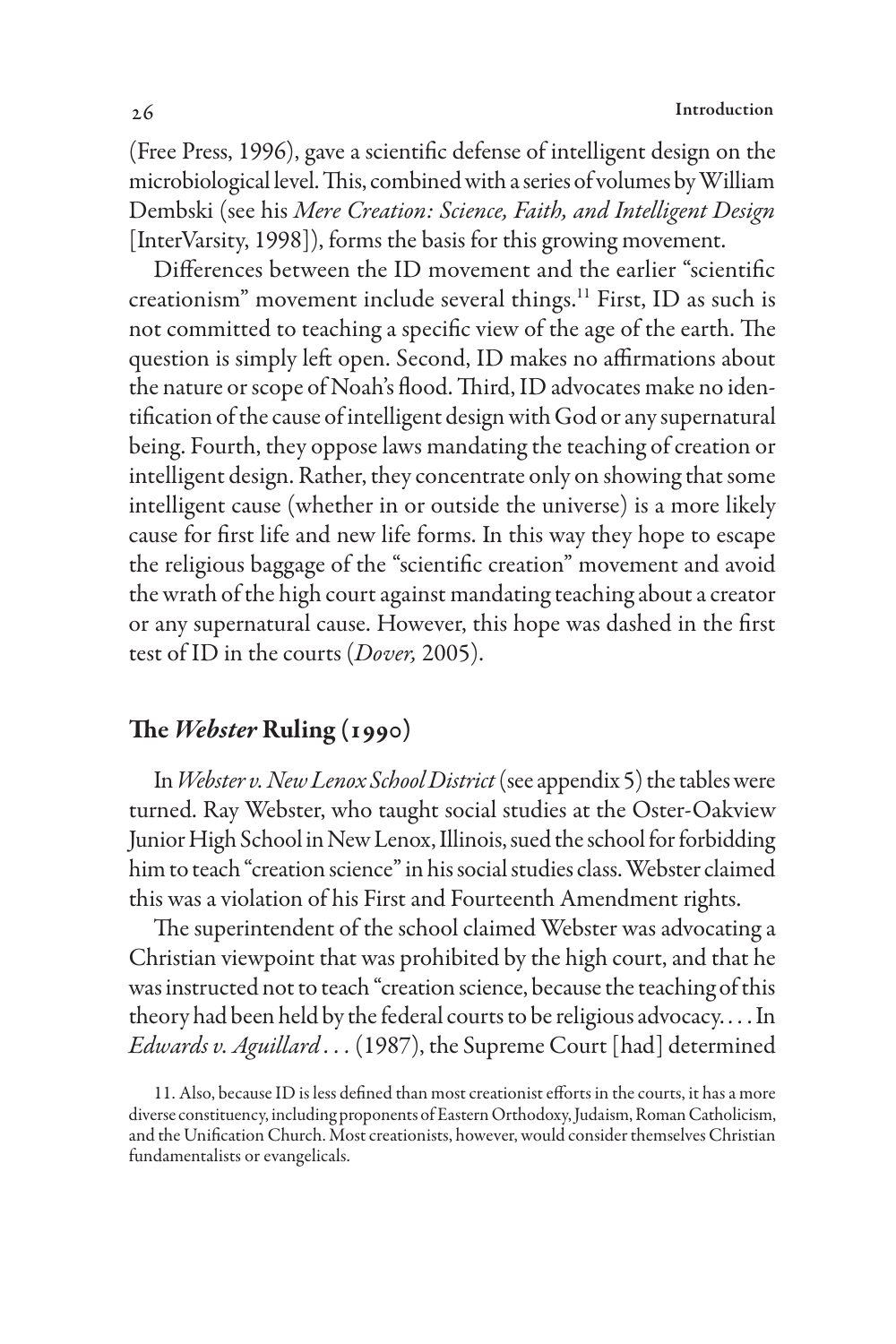### 27 **Introduction**

that creation science, as defined in the Louisiana act in question, was a nonevolutionary theory of origin that 'embodies the religious belief that a supernatural creator was responsible for the creation of humankind."<sup>12</sup>

The district court concluded that Webster did not have a First Amendment right to teach creation science in a public school and determined that the school board had the responsibility to ensure that the "Establishment Clause" of the First Amendment was not violated. "By relying on Edwards v. Aguillard (1987), the district court determined that teaching creation science would constitute religious advocacy in violation of the first amendment and that the school board correctly prohibited Mr. Webster from teaching such material." Strangely, the court added, "Webster has not been prohibited from teaching any nonevolutionary theories or from teaching anything regarding the historical relationship between church and state."13 This failure on the part of the courts to see that the only "nonevolutionary" view is some form of creation (see appendix 6) continues to be a problem for the creationist cause, as is evident in the *Dover* decision (see chapter 7).

On the surface, it would appear that Webster, if left standing, would eliminate all possibility of teaching creation in public schools. However, there were mitigating circumstances in Webster (see appendix 6) that left a crack in the door for teaching ID in science classrooms. But that door was later slammed shut by the Dover decision (2005).

# **The** *Peloza v. Capistrano* **Ruling (1994)**

In Peloza v. Capistrano the Ninth District Court of Appeals upheld the ruling that a teacher's freedom of religion was not violated by a school district's requirement that evolution be taught in biology classes. It ruled that the school district had the right to require a teacher to teach a scientific theory such as evolution in biology classes. Of course, this ruling did not state that creation could not be taught. For evolutionists, this had already been decided by the *Edwards* decision (1987). Most creationists disagreed,

<sup>12.</sup> Webster v. New Lenox School District, 917 F. 2d. 1004 (7th Cir. 1990). 13. Ibid.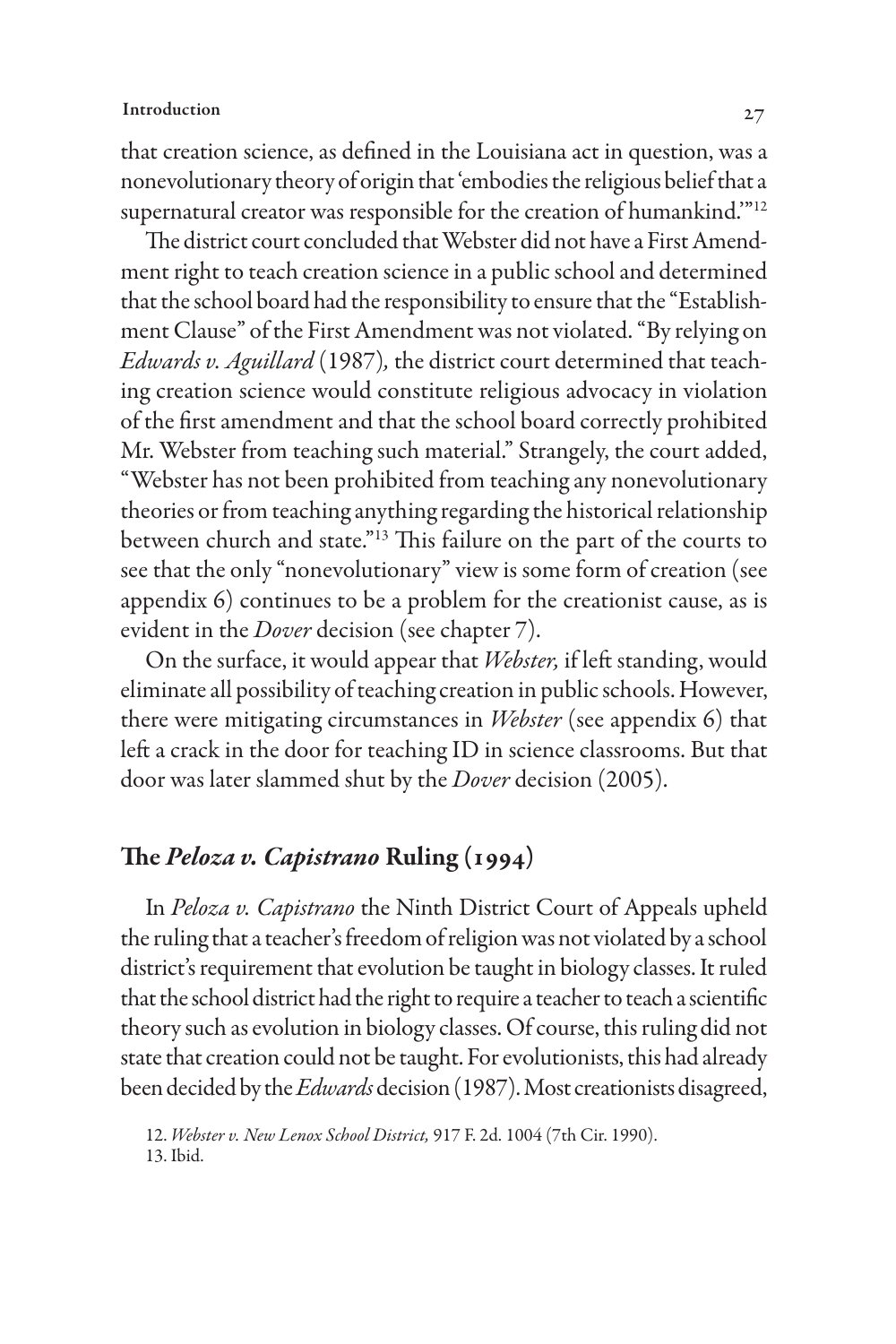claiming that creation could be taught as one of the alternate theories of origin allowed by Edwards. Other creationists, like myself, feared that the courts would see this as applying only to alternate naturalistic theories. The *Dover* decision (2005) confirmed this fear, at least on a local scale.

# **The** *Freiler* **Ruling (1997)**

In Freiler v. Tangipahoa Board of Education the U.S. District Court of Louisiana rejected a policy that required that a disclaimer be read whenever evolution is taught, ostensibly to promote critical thinking. The court noted that this disclaimer applied only to evolution, not to creation, and therefore that, "in maintaining this disclaimer, the School Board is endorsing religion by disclaiming the teaching of evolution in such a manner as to convey the message that evolution is a religious viewpoint that runs counter to . . . other religious views."14 Later, in 2000, the Fifth Circuit Court of Appeals affirmed the decision. The chilling effect of this ruling goes beyond this particular disclaimer and discourages other disclaimers as well, even though the actual decision does not rule out the possibility of other disclaimers regarding origins.

# **The** *LeVake* **Ruling (2000)**

LeVake v. Independent School District came from the District Court for the Third Judicial District of the State of Minnesota. Rodney LeVake, a high school biology teacher, had argued for his right to teach "evidence both for and against the theory" of evolution. The school district contended that his proposal did not match the curriculum, which required teaching evolution. Given the precedent case law requiring a teacher to teach what he is hired to teach, the court ruled that LeVake's free speech rights did not override the required curriculum and the school district was not guilty of religious discrimination in denying his right to teach both for and against evolution. Interestingly, this is exactly the opposite of what evolutionists argued at the Scopes trial in 1925.

14. Freiler v. Tangipahoa Board of Education, No. 94-3577 (1997).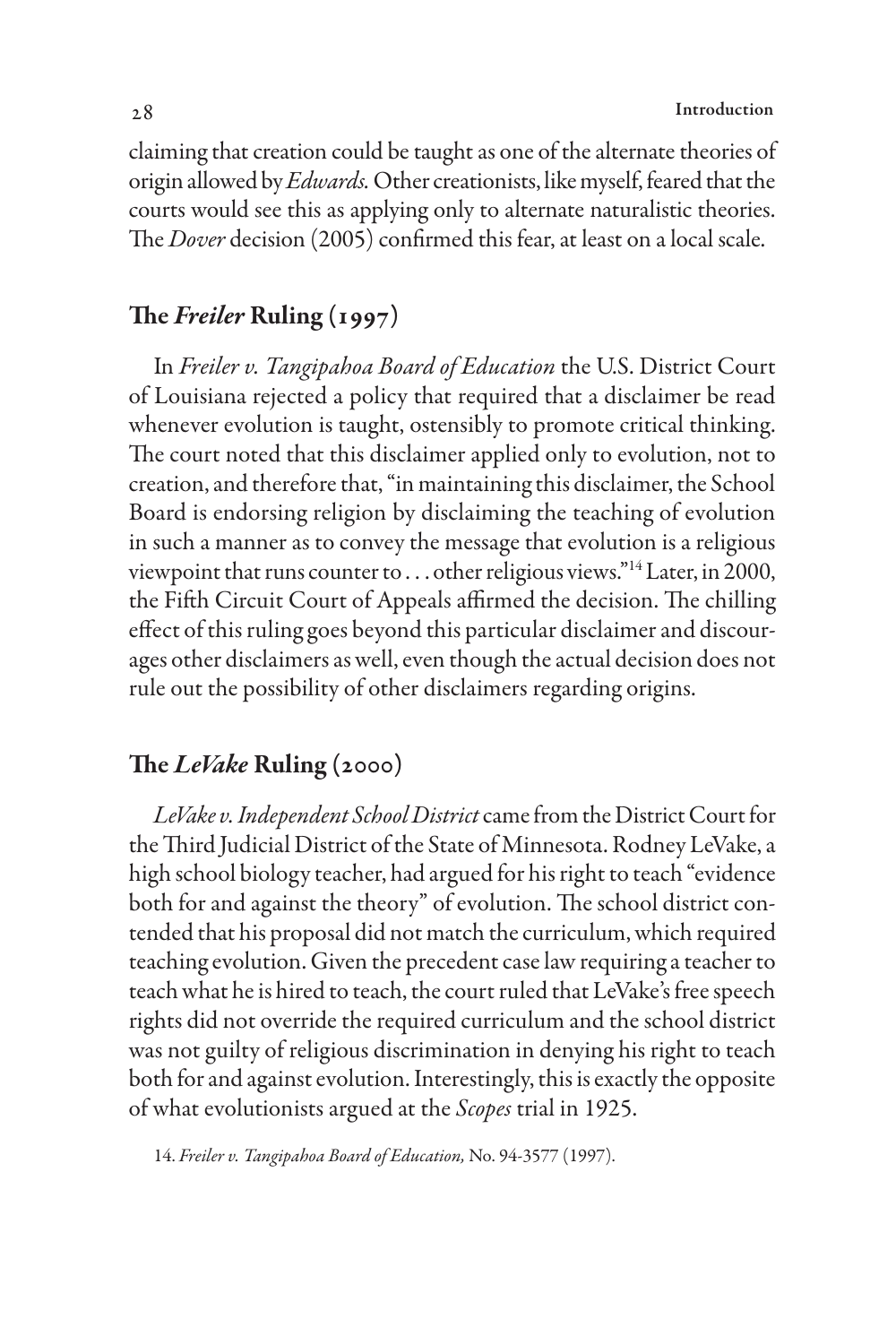#### **The** *Dover* **Ruling (2005)**

The first test for teaching intelligent design (ID) hit the courts in the Kitzmiller v. Dover Area School District case. The Dover Area School District near Harrisburg, Pennsylvania, had adopted a policy requiring that students be read a statement that included the following:

The Pennsylvania Academic Standards requires students to learn about Darwin's theory of evolution.... Because Darwin's theory is a theory.... the theory is not a fact. . . . Intelligent design is an explanation of the origin of life that differs from Darwin's view. The reference book, "Of Pandas and People," is available for students who might be interested in gaining an understanding of what intelligent design actually involves. 15

This policy was not put forward by any group connected with the ID movement, such as the Seattle-based Discovery Institute, nor by the producers of the ID text for public schools, Of Pandas and People.<sup>16</sup> Indeed, the associate director of the Discovery Institute, John West, released a statement which read in part, "Discovery Institute strongly opposes the ACLU's effort to make discussions of intelligent design illegal. At the same time, we disagree with efforts to get the government to require the teaching of intelligent design."17

The Dover policy was opposed by the ACLU and Americans United for Separation of Church and State and defended by the Thomas More Law Center, a Christian law firm based in Ann Arbor, Michigan. The Dover case was heard by U.S. District Court Judge John Jones III between September 26 and November 4, 2005. The decision was rendered on December 20, 2005. It ruled that (1) the Dover School District policy is unconstitutional, (2) intelligent design and creation its progenitor are not science and should not be taught in Dover science classes, and (3) intelligent design and other forms of creation are essentially religious and are, therefore, a violation of the First Amendment establishment

15. Kitzmiller v. Dover Area School District, 400 F. Supp. 2d 707 (M.D. Pa. 2005).

17. See John G. West, "Discovery Institute's Position on Dover, PA 'Intelligent Design' Case," September 21, 2005, at http://www.discovery.org/scripts/viewDB/index. php?command=view&id=2847.

<sup>16.</sup> See note 5, above.